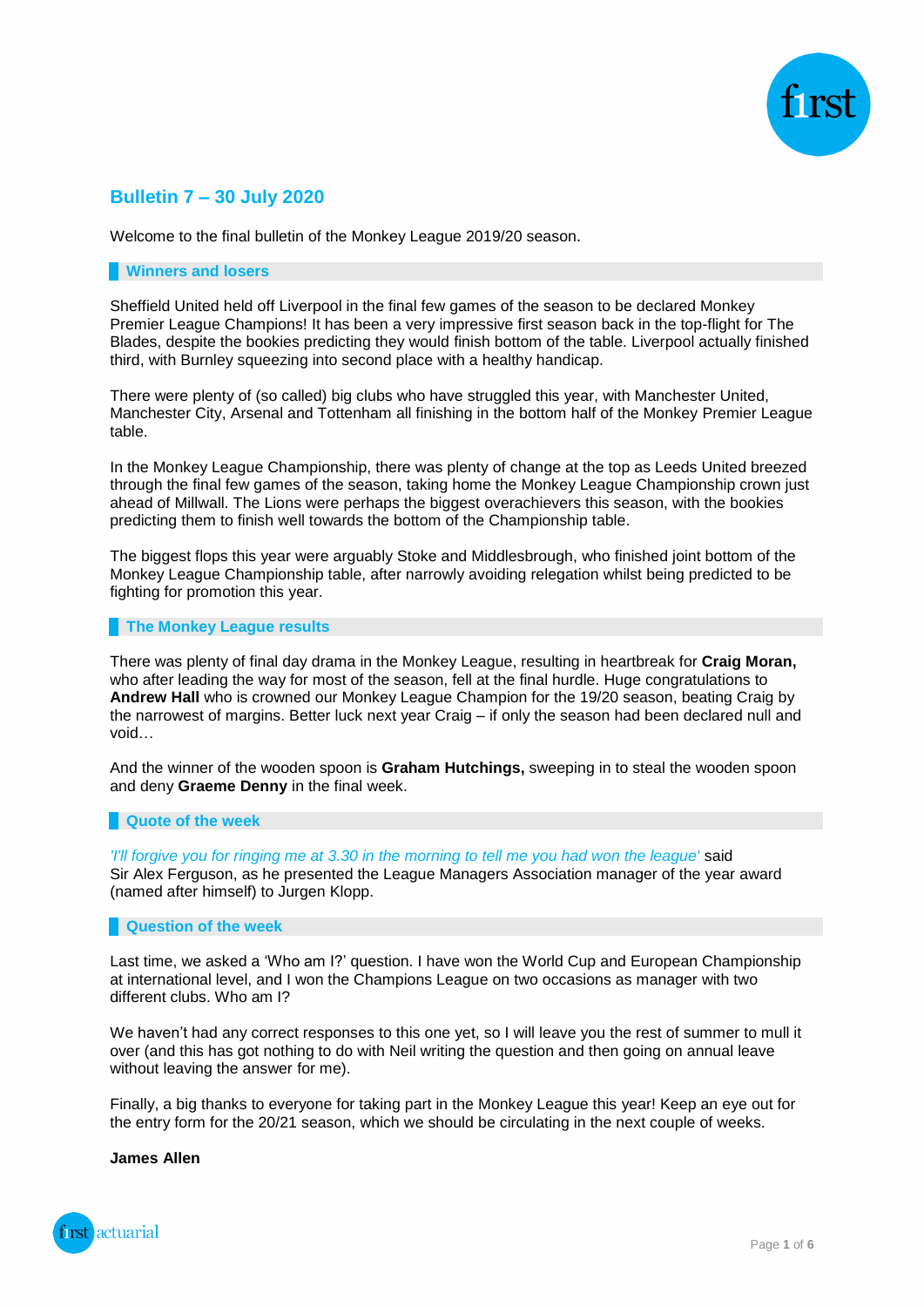

# **Monkey League Handicap tables**

|                | <b>Premier Division</b> | Played | <b>Points</b> | H'cap | <b>Total</b> |
|----------------|-------------------------|--------|---------------|-------|--------------|
| 1              | <b>Sheff Utd</b>        | 38     | 54            | 52.0  | 106.0        |
| $\overline{2}$ | <b>Burnley</b>          | 38     | 54            | 49.0  | 103.0        |
| 3              | Liverpool               | 38     | 99            | 4.0   | 103.0        |
| 4              | Leicester               | 38     | 62            | 34.0  | 96.0         |
| 5              | Southampton             | 38     | 52            | 43.0  | 95.0         |
| 6              | <b>Wolves</b>           | 38     | 59            | 32.0  | 91.0         |
| 7              | <b>Newcastle</b>        | 38     | 44            | 46.0  | 90.0         |
| 8              | <b>Brighton</b>         | 38     | 41            | 48.0  | 89.0         |
| 9              | <b>Crystal Palace</b>   | 38     | 43            | 45.0  | 88.0         |
| 10             | <b>Chelsea</b>          | 38     | 66            | 16.0  | 82.0         |
| 11             | <b>Man Utd</b>          | 38     | 66            | 16.0  | 82.0         |
|                | 12 Aston Villa          | 38     | 35            | 46.0  | 81.0         |
| 13             | <b>Man City</b>         | 38     | 81            | 0.0   | 81.0         |
| 14             | <b>Everton</b>          | 38     | 49            | 31.0  | 80.0         |
| 15             | <b>Bournemouth</b>      | 38     | 34            | 44.0  | 78.0         |
| 16             | <b>Watford</b>          | 38     | 34            | 43.0  | 77.0         |
| 17             | <b>West Ham</b>         | 38     | 39            | 38.0  | 77.0         |
| 18             | <b>Arsenal</b>          | 38     | 56            | 20.0  | 76.0         |
| 19             | <b>Tottenham</b>        | 38     | 59            | 13.0  | 72.0         |
| 20             | <b>Norwich</b>          | 38     | 21            | 50.0  | 71.0         |

## **Handicap Tables as at 27 Jul 2020**

| <b>Premier Division</b> | Played | <b>Points</b> | H'cap | <b>Total</b> |   | Championship         | Played | <b>Points</b> | H'cap |  |
|-------------------------|--------|---------------|-------|--------------|---|----------------------|--------|---------------|-------|--|
| 1 Sheff Utd             | 38     | 54            | 52.0  | 106.0        |   | 1 Leeds              | 46     | 93            | 0.0   |  |
| 2 Burnley               | 38     | 54            | 49.0  | 103.0        |   | 2 Millwall           | 46     | 68            | 23.0  |  |
| 3 Liverpool             | 38     | 99            | 4.0   | 103.0        |   | 3 West Brom          | 46     | 83            | 7.0   |  |
| 4 Leicester             | 38     | 62            | 34.0  | 96.0         |   | 4 Brentford          | 46     | 81            | 8.0   |  |
| 5 Southampton           | 38     | 52            | 43.0  | 95.0         |   | 5 Swansea            | 46     | 70            | 19.0  |  |
| 6 Wolves                | 38     | 59            | 32.0  | 91.0         |   | 6 Fulham             | 46     | 81            | 4.0   |  |
| 7 Newcastle             | 38     | 44            | 46.0  | 90.0         |   | 7 Preston            | 46     | 66            | 18.0  |  |
| 8 Brighton              | 38     | 41            | 48.0  | 89.0         | 8 | <b>OPR</b>           | 46     | 58            | 26.0  |  |
| 9 Crystal Palace        | 38     | 43            | 45.0  | 88.0         |   | 9 Reading            | 46     | 56            | 27.0  |  |
| 10 Chelsea              | 38     | 66            | 16.0  | 82.0         |   | 10 Blackburn         | 46     | 63            | 19.0  |  |
| 11 Man Utd              | 38     | 66            | 16.0  | 82.0         |   | 11 Nottingham Forest | 46     | 70            | 12.0  |  |
| 12 Aston Villa          | 38     | 35            | 46.0  | 81.0         |   | 12 Cardiff           | 46     | 73            | 6.0   |  |
| 13 Man City             | 38     | 81            | 0.0   | 81.0         |   | 13 Barnsley          | 46     | 49            | 29.0  |  |
| 14 Everton              | 38     | 49            | 31.0  | 80.0         |   | 14 Luton             | 46     | 51            | 26.0  |  |
| 15 Bournemouth          | 38     | 34            | 44.0  | 78.0         |   | 15 Bristol City      | 46     | 63            | 13.0  |  |
| 16 Watford              | 38     | 34            | 43.0  | 77.0         |   | 16 Charlton          | 46     | 48            | 28.0  |  |
| 17 West Ham             | 38     | 39            | 38.0  | 77.0         |   | 17 Derby             | 46     | 64            | 12.0  |  |
| 18 Arsenal              | 38     | 56            | 20.0  | 76.0         |   | 18 Birmingham        | 46     | 50            | 22.0  |  |
| 19 Tottenham            | 38     | 59            | 13.0  | 72.0         |   | 19 Wigan             | 46     | 47            | 24.0  |  |
| 20 Norwich              | 38     | 21            | 50.0  | 71.0         |   | 20 Hull              | 46     | 45            | 25.0  |  |
|                         |        |               |       |              |   | 21 Sheff Wed         | 46     | 56            | 14.0  |  |
|                         |        |               |       |              |   | 22 Huddersfield      | 46     | 51            | 13.0  |  |
|                         |        |               |       |              |   | 23 Middlesbrough     | 46     | 53            | 11.0  |  |
|                         |        |               |       |              |   | 24 Stoke             | 46     | 56            | 8.0   |  |

|                 | <b>Sky Bet League 1</b>   | <b>Played</b> | <b>Points</b> | H'cap | <b>Total</b> |
|-----------------|---------------------------|---------------|---------------|-------|--------------|
| 1               | Coventry                  | 34            | 67            | 13.1  | 80.1         |
| $\overline{2}$  | Wycombe                   | 34            | 59            | 19.3  | 78.3         |
| 3               | <b>Oxford Utd</b>         | 35            | 60            | 14.3  | 74.3         |
| 4               | <b>Fleetwood</b>          | 35            | 60            | 13.5  | 73.5         |
| 5               | Rotherham                 | 35            | 62            | 7.2   | 69.2         |
| 6               | <b>Doncaster</b>          | 34            | 54            | 13.1  | 67.1         |
| 7               | Gillingham                | 35            | 51            | 15.9  | 66.9         |
| 8               | Peterborough              | 35            | 59            | 5.6   | 64.6         |
| 9               | Portsmouth                | 35            | 60            | 4.0   | 64.0         |
| 10              | <b>Bristol Rovers</b>     | 35            | 45            | 15.9  | 60.9         |
| 11              | <b>Blackpool</b>          | 35            | 45            | 14.3  | 59.3         |
| 12 <sub>2</sub> | <b>Burton Albion</b>      | 35            | 48            | 11.1  | 59.1         |
| 13              | <b>Accrington Stanley</b> | 35            | 40            | 19.1  | 59.1         |
| 14              | <b>Sunderland</b>         | 36            | 59            | 0.0   | 59.0         |
| 15              | Shrewsbury                | 34            | 41            | 15.5  | 56.5         |
| 16              | <b>Ipswich</b>            | 36            | 52            | 3.3   | 55.3         |
| 17              | Rochdale                  | 34            | 36            | 18.5  | 54.5         |
| 18              | <b>AFC Wimbledon</b>      | 35            | 35            | 17.5  | 52.5         |
| 19              | <b>Lincoln City</b>       | 35            | 42            | 9.5   | 51.5         |
| 20              | <b>Tranmere</b>           | 34            | 32            | 18.5  | 50.5         |
| 21              | <b>MK Dons</b>            | 35            | 37            | 12.7  | 49.7         |
| 22              | <b>Bolton</b>             | 34            | 14            | 24.0  | 38.0         |
| 23              | Southend                  | 35            | 19            | 18.3  | 37.3         |
|                 |                           |               |               |       |              |

| <b>Sky Bet League 1</b>  | Played | <b>Points</b> | H'cap | <b>Total</b> |
|--------------------------|--------|---------------|-------|--------------|
| 1 Coventry               | 34     | 67            | 13.1  | 80.1         |
| 2 Wycombe                | 34     | 59            | 19.3  | 78.3         |
| 3 Oxford Utd             | 35     | 60            | 14.3  | 74.3         |
| 4 Fleetwood              | 35     | 60            | 13.5  | 73.5         |
| 5 Rotherham              | 35     | 62            | 7.2   | 69.2         |
| 6 Doncaster              | 34     | 54            | 13.1  | 67.1         |
| 7 Gillingham             | 35     | 51            | 15.9  | 66.9         |
| 8 Peterborough           | 35     | 59            | 5.6   | 64.6         |
| 9 Portsmouth             | 35     | 60            | 4.0   | 64.0         |
| <b>10 Bristol Rovers</b> | 35     | 45            | 15.9  | 60.9         |
| 11 Blackpool             | 35     | 45            | 14.3  | 59.3         |
| <b>12 Burton Albion</b>  | 35     | 48            | 11.1  | 59.1         |
| 13 Accrington Stanley    | 35     | 40            | 19.1  | 59.1         |
| <b>14 Sunderland</b>     | 36     | 59            | 0.0   | 59.0         |
| 15 Shrewsbury            | 34     | 41            | 15.5  | 56.5         |
| 16 Ipswich               | 36     | 52            | 3.3   | 55.3         |
| 17 Rochdale              | 34     | 36            | 18.5  | 54.5         |
| <b>18 AFC Wimbledon</b>  | 35     | 35            | 17.5  | 52.5         |
| 19 Lincoln City          | 35     | 42            | 9.5   | 51.5         |
| 20 Tranmere              | 34     | 32            | 18.5  | 50.5         |
| 21 MK Dons               | 35     | 37            | 12.7  | 49.7         |
| 22 Bolton                | 34     | 14            | 24.0  | 38.0         |
| 23 Southend              | 35     | 19            | 18.3  | 37.3         |
|                          |        |               |       |              |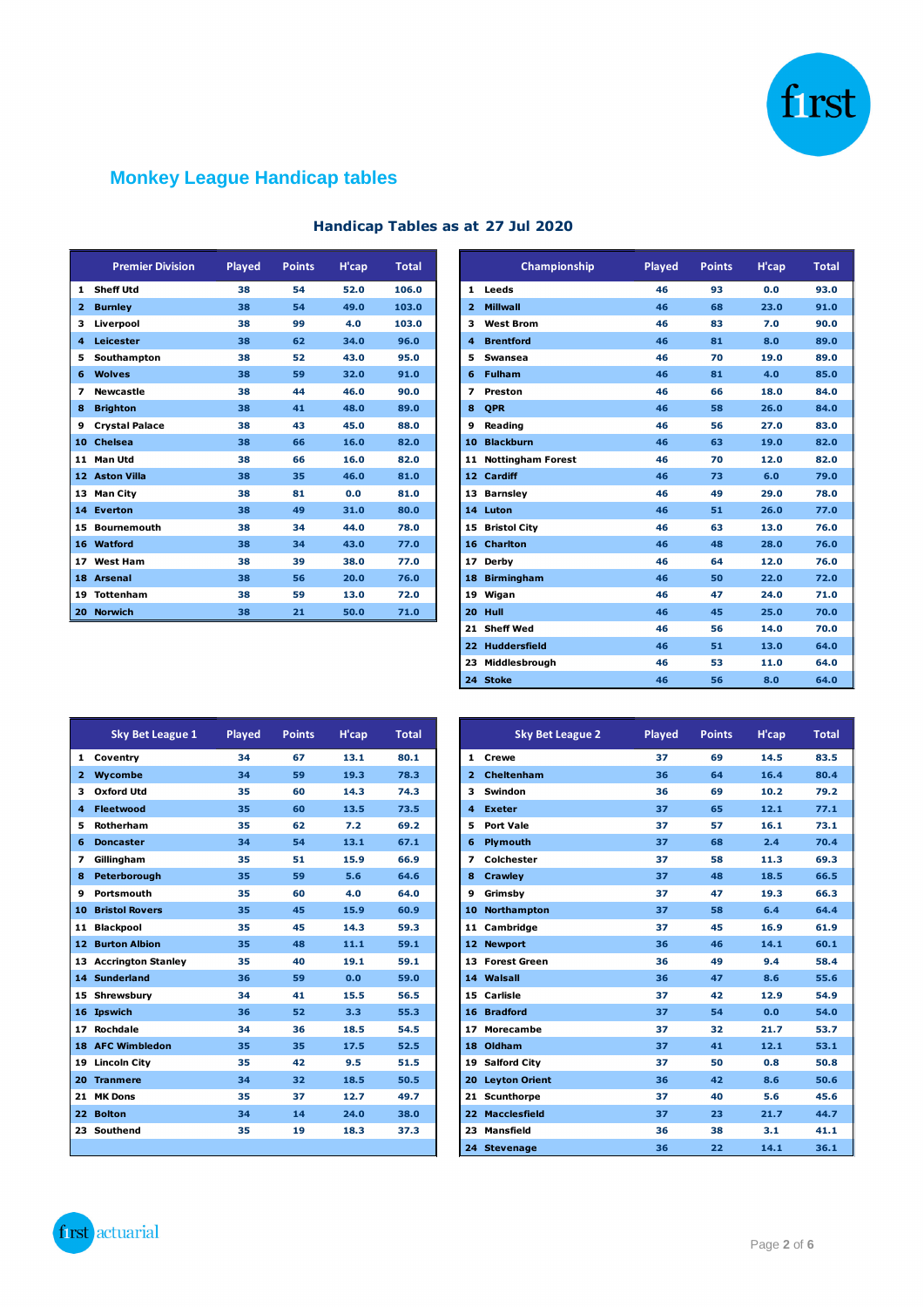

## **Results**

| <b>Position</b>         | <b>Name</b>                | <b>Monkeys defeated</b> | <b>Points</b> |
|-------------------------|----------------------------|-------------------------|---------------|
| 1                       | Andrew Hall*****           | 996                     | 295.61        |
| $\overline{2}$          | Craig Moran*****           | 996                     | 295.60        |
| $\overline{\mathbf{3}}$ | Neringa Simonaityte        | 990                     | 267.9         |
| 4                       | <b>Neil Kempshall</b>      | 981                     | 242.4         |
| 5                       | <b>Becky Thompson*****</b> | 981                     | 242.2         |
| $6\phantom{1}6$         | <b>Jane Carrington</b>     | 981                     | 240.9         |
| $\overline{7}$          | Paul Landreth*****         | 976                     | 231.0         |
| 8                       | <b>Claire Saunders</b>     | 966                     | 220.5         |
| $\boldsymbol{9}$        | Gary Symons**              | 966                     | 220.4         |
| 10                      | Steve Higginbottom****     | 926                     | 200.4         |
| 11                      | Marcus Johansson*****      | 919                     | 196.3         |
| 12                      | Neil Kennedy****           | 909                     | 190.3         |
| 13                      | John Small*****            | 901                     | 188.9         |
| 14                      | James Gardner*             | 901                     | 188.8         |
| 15                      | Dale Walmsley*****         | 899                     | 187.9         |
| 16                      | <b>Matthew Slater**</b>    | 897                     | 186.4         |
| 17                      | Tim Jones*****             | 888                     | 183.3         |
| 18                      | Henry Tapper***            | 888                     | 182.7         |
| 19                      | Chris Marson****           | 879                     | 179.7         |
| 20                      | Emma Robinson****          | 872                     | 177.6         |
| 21                      | Andy Yates****             | 863                     | 174.7         |
| 22                      | Jack Presswell*            | 856                     | 173.7         |
| 23                      | Sam Mullock*               | 842                     | 170.9         |
| 24                      | Paul Moloney****           | 840                     | 170.6         |
| 25                      | David Bramham**            | 834                     | 168.8         |
| 26                      | Jonathan Hugh***           | 834                     | 168.7         |
| 27                      | <b>Dan Phillips</b>        | 831                     | 168.3         |
| 28                      | <b>Jon Wilkes</b>          | 831                     | 167.8         |
| 29                      | Chas Goddard*****          | 821                     | 164.7         |
| 30                      | <b>Ben Law</b>             | 818                     | 163.5         |
| 31                      | James Smith*****           | 816                     | 163.3         |
| 32                      | Brendan O'Connor*****      | 816                     | 162.7         |
| 33                      | Dean Hornsby*              | 816                     | 162.3         |
| 34                      | <b>Richard Buck*</b>       | 815                     | 161.8         |
| 35                      | Dylan O'Reilly****         | 807                     | 159.3         |
| 36                      | <b>Stephen Moorse****</b>  | 803                     | 158.1         |
| 37                      | Matthew Allen*             | 803                     | 157.8         |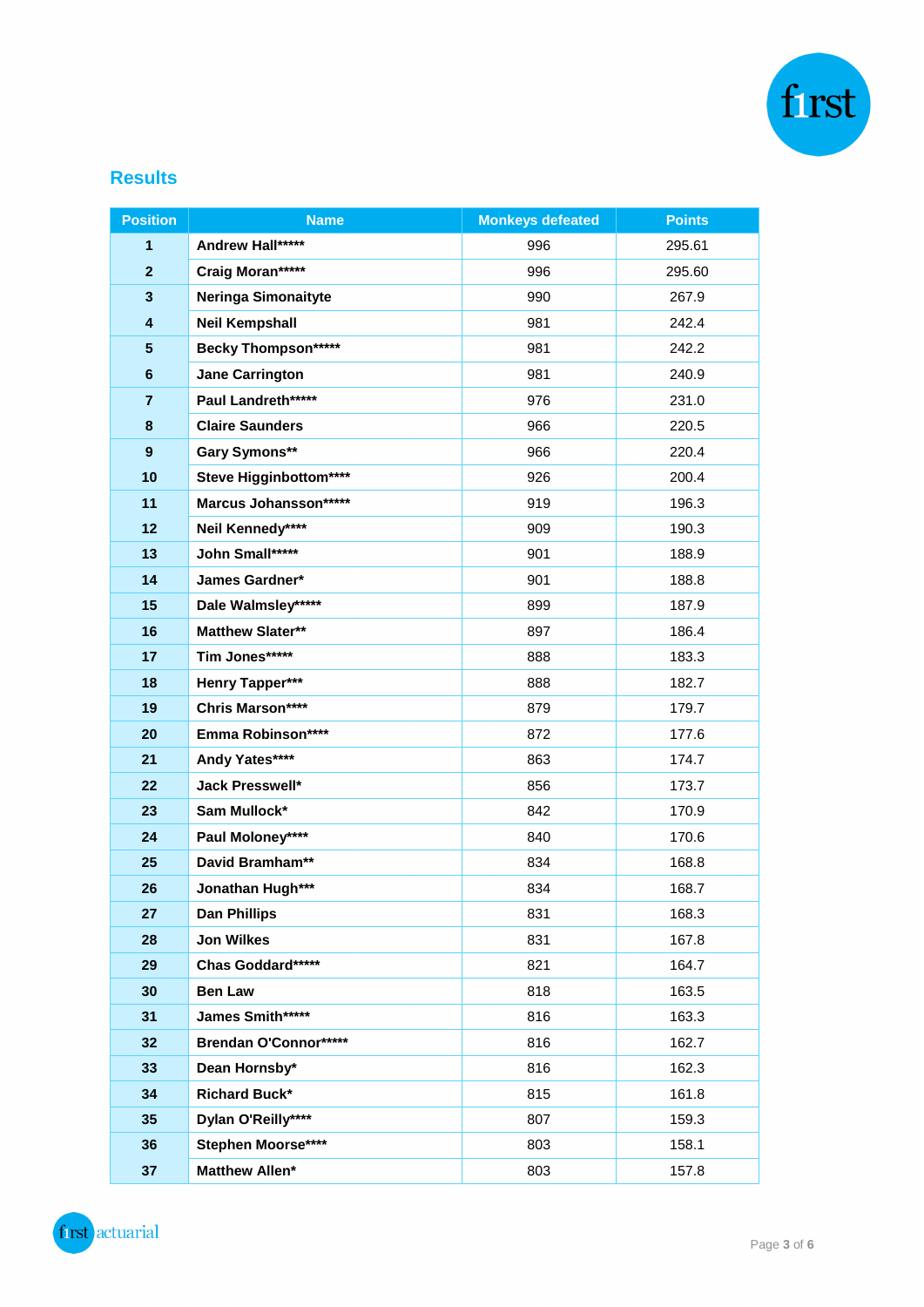| <b>Position</b> | <b>Name</b>               | <b>Monkeys defeated</b> | <b>Points</b> |
|-----------------|---------------------------|-------------------------|---------------|
| 38              | Peter Norman*****         | 801                     | 157.1         |
| 39              | <b>Michael Stock</b>      | 799                     | 156.9         |
| 40              | <b>Josh Allison</b>       | 787                     | 154.7         |
| 41              | <b>Ranbir Khinda</b>      | 780                     | 153.4         |
| 42              | Dan Jinks****             | 777                     | 151.4         |
| 43              | <b>Nick Saxton*</b>       | 773                     | 150.3         |
| 44              | Jenny Mahtani**           | 772                     | 149.6         |
| 45              | <b>Marcos Abreu</b>       | 765                     | 148.6         |
| 46              | <b>Caroline Parker***</b> | 754                     | 146.3         |
| 47              | Paul Devine*****          | 733                     | 142.7         |
| 48              | George Bilsby***          | 723                     | 140.8         |
| 49              | <b>Will Greaves</b>       | 710                     | 137.7         |
| 50              | Nicole Dobson****         | 708                     | 136.6         |
| 51              | <b>Richard Lunt***</b>    | 708                     | 136.6         |
| 52              | Sean Delaney*****         | 701                     | 134.8         |
| 53              | <b>Mark Hampton*</b>      | 691                     | 133.1         |
| 54              | <b>Sandra Young</b>       | 690                     | 132.9         |
| 55              | Eddie Hopkins*****        | 680                     | 131.1         |
| 56              | Mel Wilson*****           | 680                     | 131.0         |
| 57              | Andy Britton**            | 654                     | 127.4         |
| 58              | James Saxton**            | 650                     | 126.3         |
| 59              | <b>Mark Williams</b>      | 650                     | 126.2         |
| 60              | <b>Adam Robertson***</b>  | 637                     | 124.6         |
| 61              | Martin Blades****         | 637                     | 124.2         |
| 62              | Stan Hutchinson*****      | 637                     | 124.2         |
| 63              | Daniel Sirl*              | 630                     | 123.5         |
| 64              | Paul Marriott*****        | 620                     | 122.4         |
| 65              | Adul Fiddler*             | 619                     | 122.0         |
| 66              | Scott Harrison*****       | 613                     | 121.2         |
| 67              | Colin Freeman*****        | 605                     | 119.7         |
| 68              | George Kennedy*           | 605                     | 119.4         |
| 69              | <b>Daniel Shipp</b>       | 600                     | 118.6         |
| 70              | Max Mauchline*****        | 588                     | 116.2         |
| 71              | James Allen****           | 583                     | 115.3         |
| 72              | Joe Pearce                | 570                     | 114.0         |
| 73              | Katie Sutton*             | 564                     | 112.8         |
| 74              | Aaron Love*****           | 562                     | 112.0         |
| 75              | Mitesh Dayalji            | 539                     | 106.6         |
| 76              | Lesley Denny*****         | 539                     | 106.4         |

first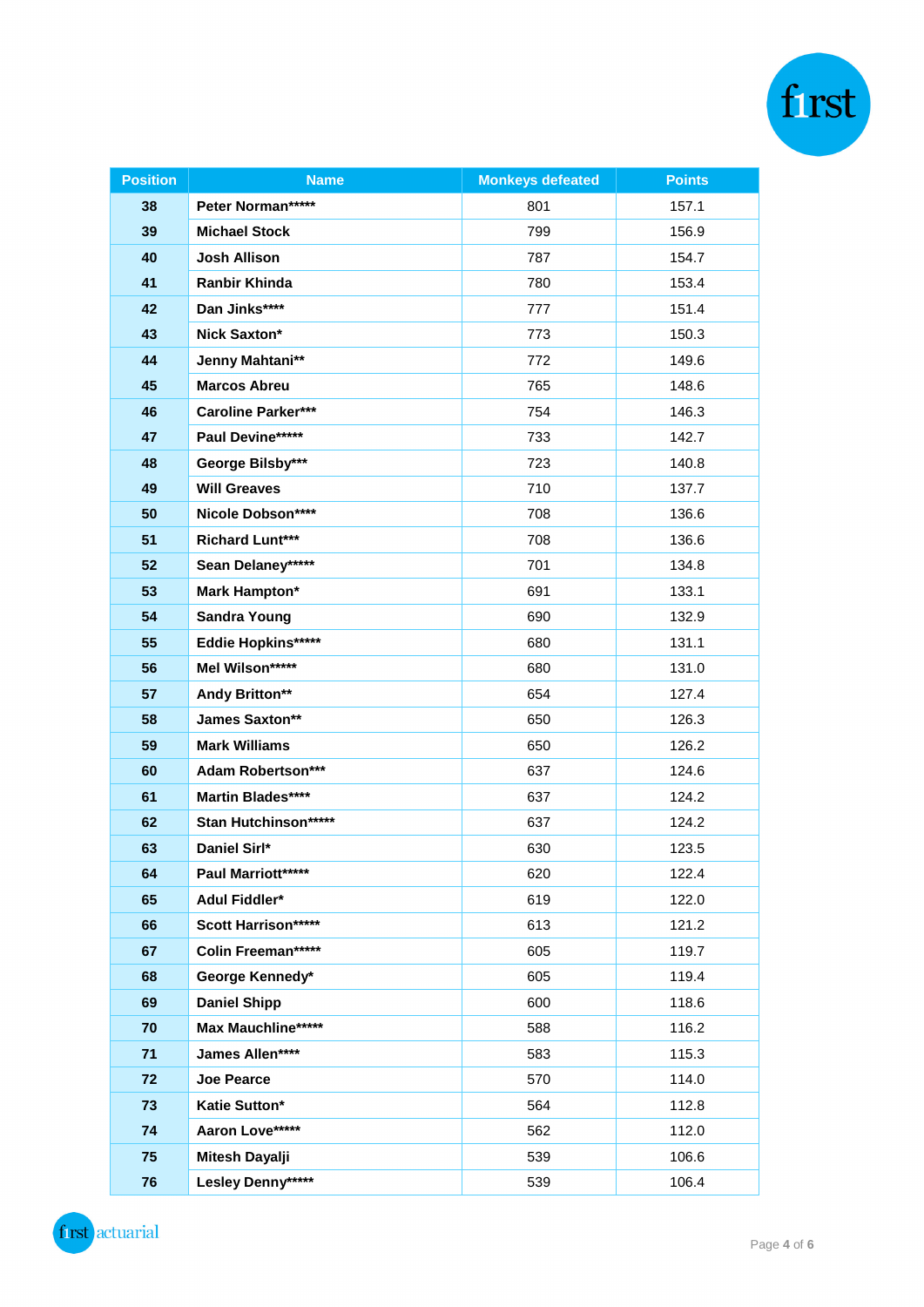| <b>Position</b> | <b>Name</b>               | <b>Monkeys defeated</b> | <b>Points</b> |
|-----------------|---------------------------|-------------------------|---------------|
| 77              | Tim Poil*****             | 529                     | 104.5         |
| 78              | <b>Wendy Ludman****</b>   | 523                     | 103.7         |
| 79              | Alyson Hampton*           | 522                     | 103.2         |
| 80              | lan Shepherd              | 513                     | 102.0         |
| 81              | <b>Marina Sanders</b>     | 502                     | 100.4         |
| 82              | <b>Charlotte White</b>    | 498                     | 99.8          |
| 83              | <b>Gregor Stronach</b>    | 494                     | 99.3          |
| 84              | <b>Andy Illingworth</b>   | 490                     | 98.1          |
| 85              | Craig Walker****          | 487                     | 97.7          |
| 86              | Darren Goodall*****       | 485                     | 97.4          |
| 87              | Kester Young*****         | 481                     | 96.9          |
| 88              | <b>Duncan Carter*****</b> | 479                     | 96.4          |
| 89              | Jane Boorman*****         | 468                     | 95.1          |
| 90              | <b>Isaac Hunt</b>         | 468                     | 95.1          |
| 91              | Jen Hodgson               | 458                     | 93.1          |
| 92              | John Hope****             | 455                     | 91.1          |
| 93              | Lauren Coulthard*         | 449                     | 89.4          |
| 94              | Rohit Siqueira**          | 444                     | 88.9          |
| 95              | Jennifer Jackson          | 443                     | 88.6          |
| 96              | Roger Arnold*****         | 439                     | 87.9          |
| 97              | <b>Shona Stronach</b>     | 437                     | 87.5          |
| 98              | <b>Rachel Coe**</b>       | 435                     | 87.4          |
| 99              | Chris Williams****        | 432                     | 86.8          |
| 100             | <b>Paul Mason</b>         | 410                     | 83.3          |
| 101             | Kapil Sheth*              | 405                     | 81.6          |
| 102             | <b>Rob Heeley</b>         | 402                     | 81.2          |
| 103             | Stephen Kilgannon****     | 401                     | 80.7          |
| 104             | Lisa Orange               | 394                     | 79.9          |
| 105             | Mark Warnes*****          | 380                     | 78.3          |
| 106             | <b>Thomas Harrington</b>  | 376                     | 77.6          |
| 107             | Robin Holderness*****     | 376                     | 77.4          |
| 108             | <b>Caroline Gower*</b>    | 358                     | 74.5          |
| 109             | Andy Taylor*              | 353                     | 74.1          |
| 110             | <b>Graham Bates</b>       | 348                     | 73.8          |
| 111             | George Kirrin*****        | 348                     | 73.5          |
| 112             | <b>Hilary Salt****</b>    | 344                     | 72.8          |
| 113             | Amrita Dasgupta**         | 339                     | 71.5          |
| 114             | Lance Havell*****         | 314                     | 64.7          |
| 115             | Tony Barnard****          | 313                     | 64.6          |

first